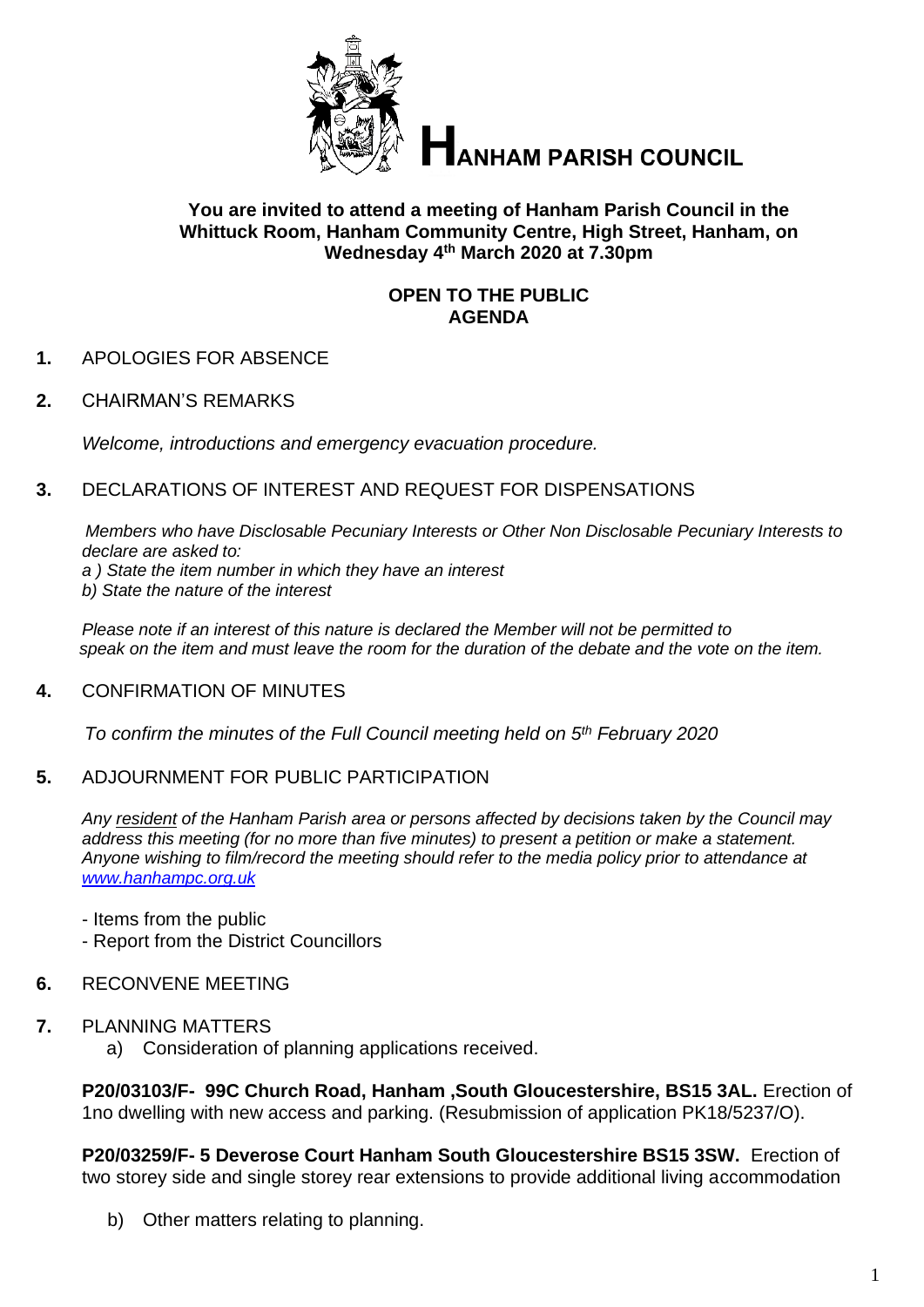## **8.** FINANCE

- a) Verbal financial report from the Chair of Finance
- b) To authorise payment of accounts from the schedule provided

## **9.** CREATIVE YOUTH NETWORK

To formally approve and sign the revised Memorandum of Understanding as discussed at full council on 5th February 2020.

#### **10.** MATTERS ARISING

*On-going issues from previous meetings*.

- a) VE Day Anniversary, planting of a tree –ongoing
- **11.** REPORTS FROM PARISH COUNCIL REPRESENTATIVES FROM OTHER MEETINGS

*Brief verbal presentation, with a copy of the full report to the Clerk if necessary.*

- **12.** CORRESPONDENCE FROM SOUTH GLOS COUNCIL
- **13.** CORRESPONDENCE FROM OTHER SOURCES
- **14.** MEMBERS POINTS OF INFORMATION

*All matters to be notified to the Chair prior to the meeting.*

**15.** DATE OF NEXT MEETING

 ………………………………………………………………..Clerk to the Council Enquiries to: Clerk to the Council, Nicola Little, 10 Tyler Close, Hanham, Bristol, BS15 9NG Tel: 01454 862696 email:clerk@hanhampc.org.uk